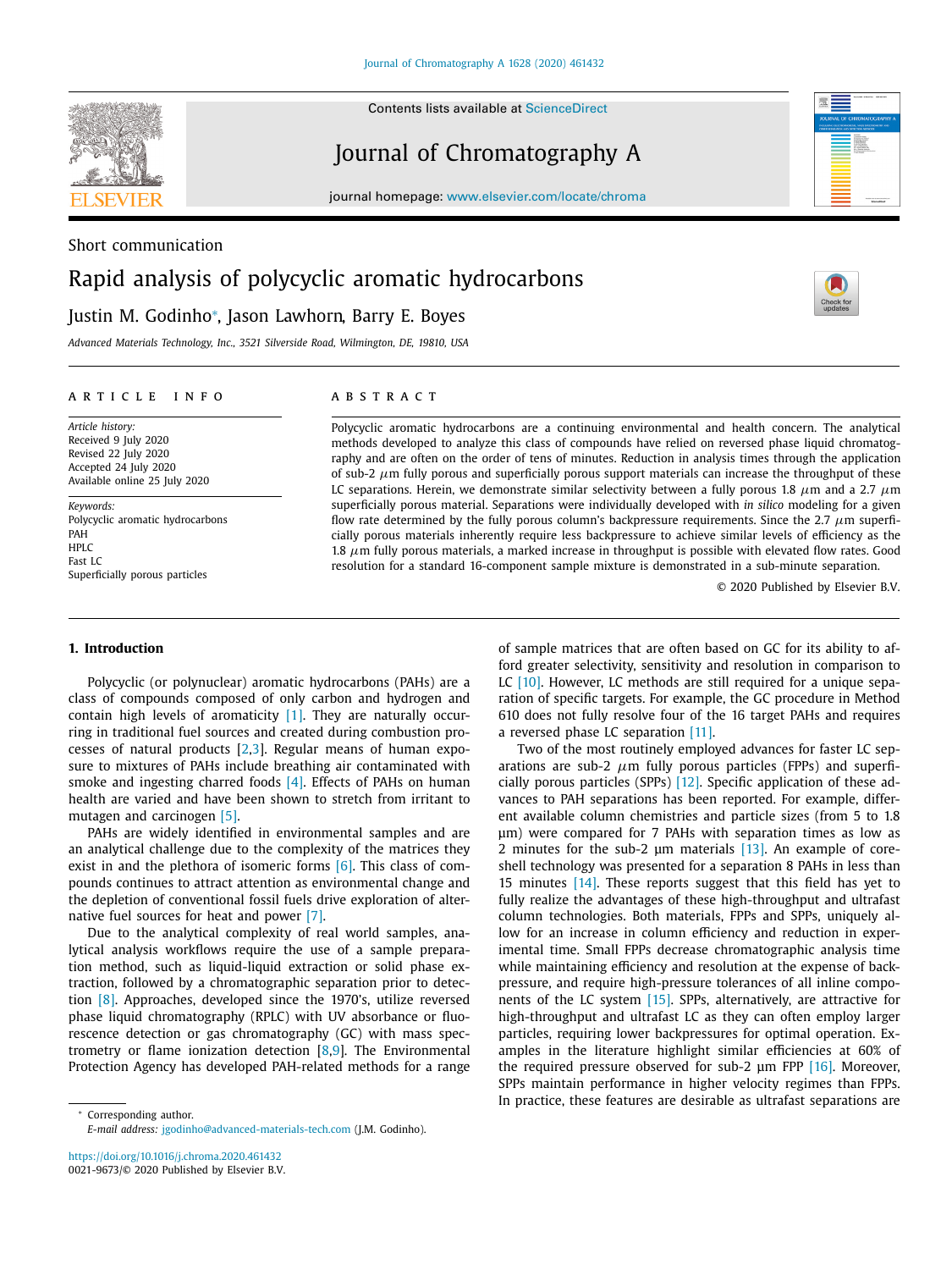typically conducted well in excess of the optimum column velocity, in order to reduce separation times [\[17\].](#page-4-0)

Herein we demonstrate ultrafast and high throughput LC of a 16-component PAH mixture. We compare the *in silico* derived gradients for FPP and SPP columns and show similar selectivity and separation times. We further make use of the reduced backpressure requirements afforded by the SPP column to realize a fast separation of the PAH mixture in under 1 minute with a 1.5 minute method time, while operating at back pressures readily tolerated by commercial LC instruments.

## **2. Experimental conditions**

# *2.1. Chemicals used*

All solvents used were HPLC grade. Acetonitrile, uracil, individual standards and the analytical standard containing 16 PAHs in acetonitrile were obtained from MilliporeSigma (St. Louis, MO). The components of this PAH sample are part of the EPA 610 method [\[11\].](#page-4-0)

# *2.2. Columns*

Two HALO 90 Å PAH 2.7  $\mu$ m columns, a 4.6  $\times$  150 mm and  $4.6 \times 50$  mm, from Advanced Materials Technology, Inc. (Wilmington, DE) were used in these experiments (SPP column). This phase is a trifunctional, unendcapped, C18 on our 90 Å SPP support material. A 4.6  $\times$  50 mm ZORBAX Eclipse PAH column packed with 1.8  $\mu$ m 95 Å FPP material with a PAH specific bonded phase (FPP column) was obtained for comparison (Agilent, Wilmington, DE). All columns were stored in acetonitrile between experiments.

## *2.3. HPLC equipment*

LC experiments were conducted on a Shimadzu Nexera HPLC instrument (Columbia, MD). Chromatograms were detected using an UV diode array detector. The 254 nm wavelength is used for all depicted chromatograms. Data analysis was performed using the integrated LabSolutions software (Shimadzu).

## *2.4. Dry lab*

DryLab 2010 (Molnár-Institute, Germany) was used for the *in silico* derivation of separation conditions. Screening gradients probing the effects of temperature and gradient steepness were conducted to seed the analysis program. Four scouting gradients were run with the SPP 4.6  $\times$  150 mm column from 50 to 100% acetonitrile at 2.0 mL/min. These four gradients were comprised of 2, 10 minute, and 2, 20 minute runs, one at each operating temperature of 30°C and 50°C.

An additional set of modeling gradients for rapid analysis method development was conducted for the 4.6  $\times$  50 mm columns. These gradients were 50 to 100% acetonitrile in 10 and 20 minutes at 30 C and 2.0 mL/min. Results of all chromatograms were processed and manipulated in DryLab software with consideration given to balance between resolution and rapid analysis time. In all cases peaks were tracked using spectral matching from the UV diode array detector and peak areas.

## **3. Results and discussion**

PAHs are well suited for traditional reversed phase separations as they do not contain complicating functional groups and exhibit consistent retention behaviors without mobile phase additives. Many phases have been developed and tested to improve and simplify the separation of PAHs and best results are often cited as



**Fig. 1.** Separation of 16 PAHs in 5 minutes (A) and 2.5 minutes (B) with a  $4.6 \times 50$ mm SPP column. The gradient for panel (A) was 50 to 100% acetonitrile in 4 minutes and held until 5 minutes at 2 mL/min. The separation in panel (B) was 50 to 100% acetonitrile in 2 minutes and held until 2.5 minutes at 4 mL/min.

a polymeric C18 [\[18,19\]](#page-4-0). To this end, we developed the HALO PAH phase on a 2.7 μm SPP particle architecture with the ultimate goal of reproducible and rapid separations.

Our iterative development process was guided by DryLab software. This software allows us to streamline and facilitate the modeling, understanding and design of our experimental phases. We can rapidly screen and compare materials and conditions *in silico* after conducting limited and organized experimental gradients. The initial exploratory experiments were conducted with various prototypes to understand bonding and experimental variables affecting separation. Initial modeling experiments utilized 150 mm columns as this length eliminates plates as a restriction and highlights differences in selectivity that arise from prototype differences and experimental conditions. Importantly, the results of these modeling experiments indicated that adequate resolution could be obtained with 50 mm columns at 30°C.

Design of this phase was in part purposed towards the separation of a 16-component sample mix in 5 minutes with a minimum resolution of each pair of 1.4. As seen and described in Fig. 1A, a simple gradient, yields results exceeding our design criteria. Due to the gradient's simplicity, traditional methods for increasing the rapidity of a separation including doubling the flow rate and maintaining gradient steepness allow for a 2.5-minute separation. The results and gradient employed are shown in Fig. 1B. Here the lowest resolution value was for peak pair 3|4 at 1.40.

In addition to practical utility, as described above, the SPP architecture lends itself favorably to rapid separations. As a benchmark for our new material we chose a 1.8  $\mu$ m FPP material bonded with an application specific PAH phase. We ran matching experimental modeling gradients on the two  $4.6 \times 50$  mm columns. For direct comparison between the two materials we modeled gradients *in silico* for each column at an identical flow rate of 3 mL/min.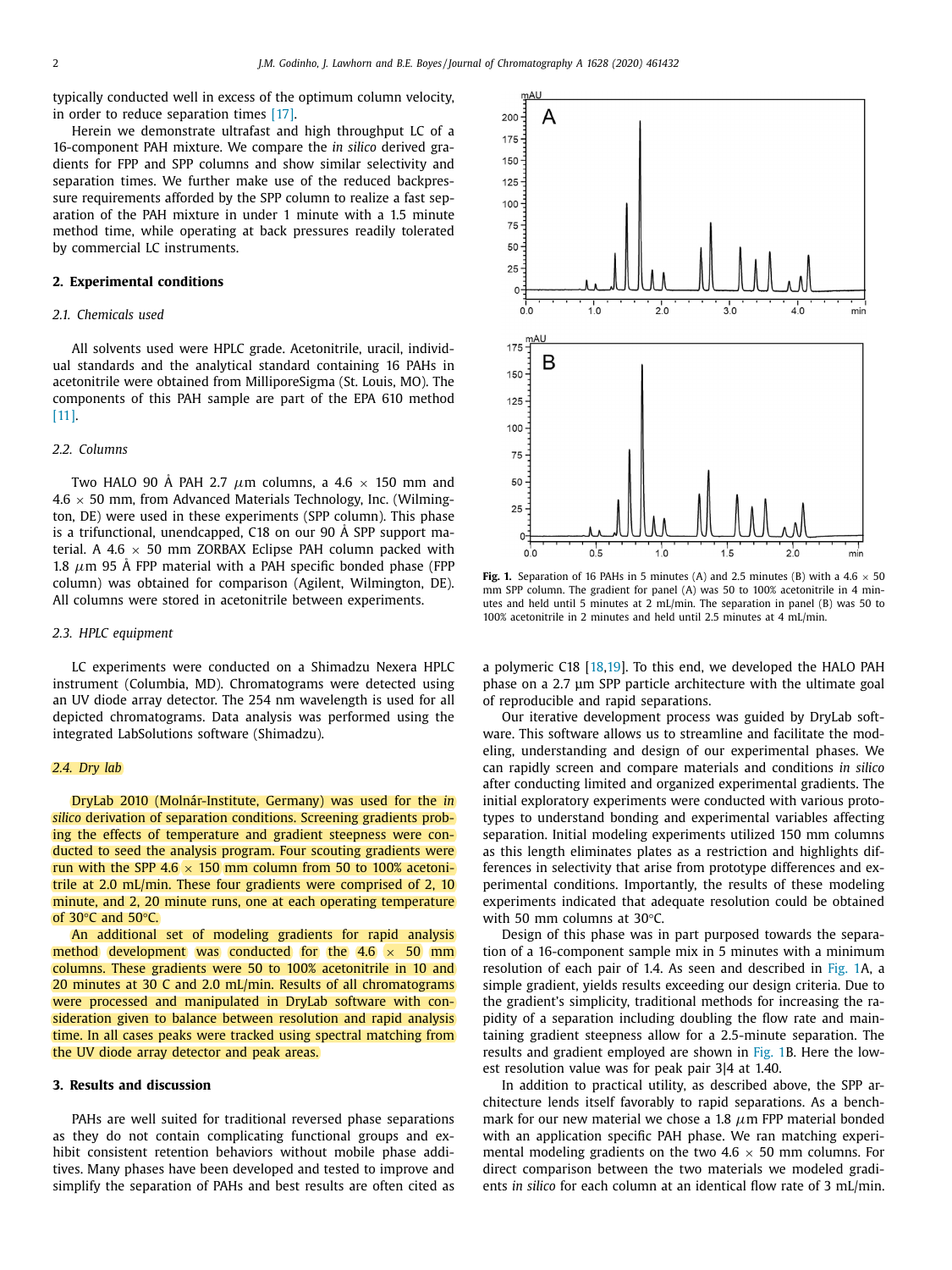

Fig. 2. Resolution plots as a function of gradient time for the SPP (A) and FPP (B) for 4.6  $\times$  50 mm columns at 3.0 mL/min at 30°C. The blue vertical lines indicate the initial experimental gradients used for modeling. Both columns exhibit similar resolution profiles. Critical pairs for the SPP on either side of the inflection point are 3|4 and 14|15 respectively. For the FPP critical pairs between inflection points are 3|4, 14|15 and 15|14. Notably, the resolution with the FPP material past 20 minutes begins to increase due to 14|15 critical pair inversion.

This flow rate was chosen as it produced a backpressure of 530 bar, within 10% of the recommended maximum column backpressure of 600 bar for the FPP column, in the initial mobile phase composition of 50/50 water/acetonitrile at 30°C. Under these conditions the SPP column's backpressure was 400 bar, a typical maximum backpressure for many standard pressure LCs. We noted that greater resolution of the critical 3|4 pair could be achieved with an initial isocratic hold at the beginning of the separation for both columns. Both modeled resolution vs time curves for the two 4.6  $\times$  50 mm columns are similar in terms of resolution for relatively short gradients under 10 minutes (Fig. 2). After 20 minutes, resolution for the FPP material begins to increase as this part of the separation condition topography appears dominated by an inversion of the 14|15 pair. The reason for this peak inversion is unknown but possibly due to a difference in the proprietary bonded chemistry. Practically, chromatographers often run as fast as possible, giving the comparative advantage to the SPP material for resolution and backpressure.

We used DryLab to model *in silico* gradient conditions that would meet a predicted minimum resolution of at least 1.5. These gradient profiles were run and the actual chromatograms are shown in [Fig.](#page-3-0) 3. Notably both columns run under derived conditions have a resolution greater than 1.5 for each pair except for 15|16 (1.133 for the SPP and 1.356 for the FPP). Surprisingly, this resolution did not match modeling and could be due to the very steep gradient slope and rapid switch from isocratic to gradient back to isocratic elution modes. Reports of the mass transfer effects of our 90 Å SPP support are well documented  $[20,21]$ . For this phase, we note an approximately 10% steeper C-term for naphthalene when compared to a traditional C18 bonded phase at a retention factor just greater than 3. We have found this slightly higher C-term to be specific to our PAH phase across column loading methods. Moreover, nearly identical minimum reduced plate heights of 1.5 confirm this C-term is directly related to the bonded phase. It is likely that some of our loss in predicted resolution is due to this design feature. That said, this iteration of bonded phase offers the most apt selectivity for the PAH compound class and furthermore, this selectivity impacts ultimate resolution more than partially restricted mass transfer.

The separation ordering for both the SPP and FPP columns is identical. In all chromatograms the elution order is 1) naphthalene 2) acenaphthylene, 3) acenaphthene 4) fluorene 5) phenanthrene 6) anthracene 7) fluoranthene 8) pyrene, 9) benzo(a)anthracene 10) chrysene 11) benzo(b)fluoranthene 12) benzo(k)fluoranthene 13) benzo(a)pyrene 14) dibenzo(a,h)anthracene 15) benzo(g,h,i)perylene 16) indeno(1,2,3-c,d)pyrene. The FPP column offered greater resolution for the 15|16 pair. This separation occurs during the 100% acetonitrile hold post-gradient. We believe separation of this pair is directly related to available total surface area of the support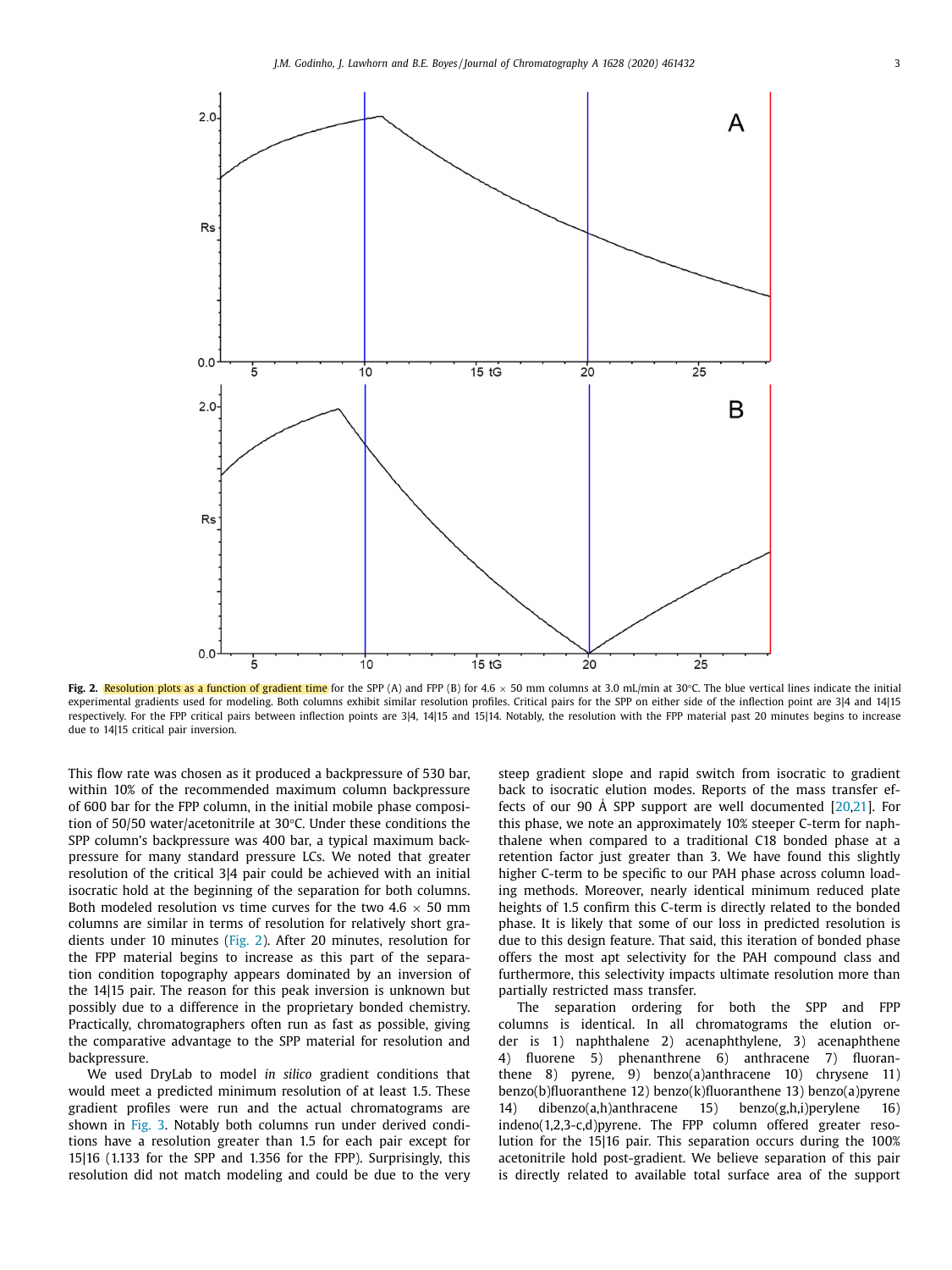<span id="page-3-0"></span>

**Fig. 3.** Experimental chromatograms, using conditions modeled *in silico*, depicting the SPP (A) and FPP (B) columns. These gradients are both at 3 mL/min flow rate. For the SPP column 50% acetonitrile was held for 1 minute and increased to 100% acetonitrile by 1.2 minutes. For the FPP column 50% acetonitrile was held for 1.5 minutes and increased to 100% by 1.7 minutes. Note the overall faster runtime for the SPP column.

material, or alternatively the total amount of carbon on the material. The SPP column did successfully resolve this pair, with modestly lower resolution. Increasing resolution of this pair for both columns could be accomplished by reducing the limit of 100% acetonitrile, but with a concomitant expense of a longer total analysis time. The separation mechanism requiring the isocratic hold at the beginning of the run to increase the resolution of peaks 3|4 is unclear to us. However, the FPP required a longer hold than the SPP material and still did not reach the same level of resolution.

Given the lower backpressure for the SPP material we had an opportunity to increase the speed of the separation further and used DryLab to generate gradient conditions at 5 mL/min that would meet resolution of 1 in under 1 minute. At this flow rate the  $4.6 \times 50$  mm SPP column produced a backpressure of 630 bar. This pressure is well within specification for the Nexera LC (up to 1100 bar), and additionally gave us indication as to the stability and robustness of the column. Experimentally this gradient yielded a sub 1-minute separation with adequate resolution for qualification between each peak pair. Peaks 3|4 yielded a resolution of 1.790 and peak 15|16 had a resolution value of 1.08. This exemplifies our selection of bonded phase for PAH separations as plate height at this flow rate is relatively low, especially in comparison to the column's optimal linear velocity. The separation was replicated in order to test the ability of the column to regenerate between runs. A total method time of 1.5 minutes is shown in Fig. 4 and the gradient conditions are described in the caption. Reproducibility of these chromatograms is high indicating the rapid and sufficient equilibration required for high throughput analysis. Under similar conditions of operation, employing a 100 mm column at 600 bar back pressure, more than 500 replicate isocratic runs (14,000 column volumes of mobile phase), exhibited no changes in back pressure, compound retention, efficiency, or resolution.

### **4. Conclusions**

As energy sources continue to draw focused attention, accurate and efficient analysis of combustion byproducts will become ever more important. Here we demonstrate a high throughput method and reversed phase material for the analysis of PAHs, which can readily enter the biosphere, with potential environmental and physiological consequences. We directly compare two column supports with a similar bonded phase and show that both can significantly reduce total analysis time. SPP materials have an



Fig. 4. Replicate injections of the less than 1 minute PAH separation with a 1.5 minute total method time. In this gradient, 58% acetonitrile was held until 0.4 minute, increased to 100% acetonitrile at 0.5 minute, held until 1.1 minutes, decreased back to 58% acetonitrile at 1.11 minutes. Method stop was at 1.5 minutes.